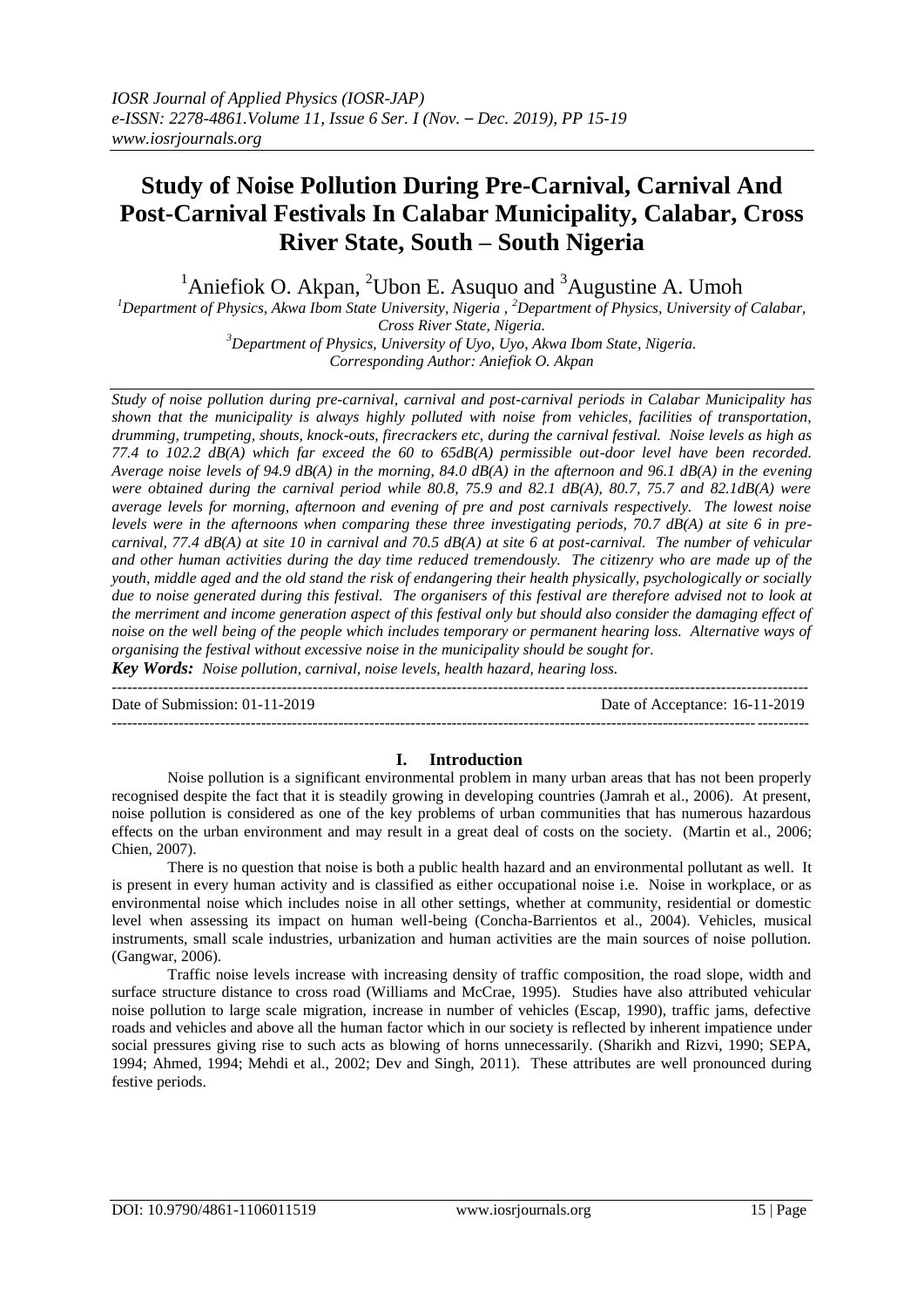| Climate data for Calabar     |      |              |       |       |       |                |       |        |      |       |       |      |         |
|------------------------------|------|--------------|-------|-------|-------|----------------|-------|--------|------|-------|-------|------|---------|
| Month                        | Jan  | Feb          | Mar   | Apr   | Mav   | Jun            | Jul   | Aug    | Sep  | Oct   | Nov   | Dec  | Year    |
| high<br>Average              | 28   | 29           | 29    | 28    | 28    | 27             | 26    | 25     | 26   | 26    | 27    | 28   | 27.3    |
| $^{\circ}$ C ( $^{\circ}$ F) | 83)  | (85)         | (85)  | (83)  | (82)  | (80)           | 78)   | 77     | (78) | 79)   | (81)  | (83) | (81.2)  |
| low<br>Average               | 27   | 28           | 28    | 27    | 27    | 26             | 25    | 24     | 25   | 26    | 26    | 27   | 26.3    |
| $^{\circ}$ C ( $^{\circ}$ F) | (80) | (83)         | (83)  | (81)  | (80)  | (78)           | 77)   | (76)   | (77) | 78)   | 79)   | (80) | 79)     |
| <b>Precipitation</b>         | 41   | 69           | 157   | 216   | 292   | 394            | 445   | 394    | 409  | 310   | 175   | 51   | 2.951   |
| mm (inches)                  | 1.6  | <u>، ، ،</u> | (6.2) | (8.5) | 11.5) | $15.5^{\circ}$ | 17.5) | (15.5) | 16.1 | 12.21 | (6.9) | (2)  | (116.2) |

**Table 1:** Climate data for Calabar

Source: Weatherbase

Study of noise pollution in Kolhapur city, India during Deepawali festival showed an average noise level of 74.24 dB(A), 62.52 dB(A), 58.88 dB(A), and 50.02 dB(A) at industrial, commercial, residential and silent zones respectively. The result showed that there was an enhanced pressure of noise at all sites due to increase in number of vehicles and facilities of transportation. All the sites under study showed higher sound levels than the prescribed limits of the Central Pollution Control Board (CPCB), (Mangalekar et al., 2012).

Noise levels of ten sites were found to be above permissible limit during Diwali festival weeks in Sangamner city in Maharashtra. The noise level was higher in the morning and evening but lower of noon. Prediwali showed 0.1% to 20.6%, Diwali revealed 2.7% and post-diwali showed 0.4% to 20.3% higher sound level limit. The combination of various types of vehicular noise was found to be minimum 70.2 (0.3 higher) and maximum 90.0 (29% higher). The contributions of individual levels were found to be more than the traffic noise limit of 70dB(A) and varied from vehicle to vehicle (Dhembare et al., 1999).

The blowing of horns increased alarmingly and was up to  $30 - 35$  dB(A) above the tolerance limits in Karachi, the largest city in Parkistan (SEPA, 1994). The most noticeable sources of noise pollution here are the auto rickshaws, trail motorbikes and fag horns of public transports (Zaidi, 1990). The problem caused by noise pollution is more aggravated during celebration, festival, marriage or religious functions (Vijayalakshmi et al., 2003). Noise from fire crackers is one of the most important environmental problems mainly during festive occasions.

Thirty seven sampling sites were selected to measure the noise levels at three main streets in Alexandra city. The minimum noise levels recorded at Elgishstreet, Horreya Avenue and Circular Highway were 58.4, 48.6 and 52.2 dB respectively while the maximum values were close to 101 dB. The noise levels exceeding 10% of the measured time  $(L_{10})$  were 92, 88 and 97 dB at Elguish Street, Horreya Avenue and Circular Highway respectively. The noise levels exceeding 90% of the measured time  $(L_{90})$  were 67, 62 and 57 dB at the same streets. The noise level at three streets in the day and evening times were higher than the permissible limits according to Egyptian Environmental Law 4/94. The levels at Horreya and Circular Highway at night time were lower than the permissible limits (Ghatass, 2009).

#### **About the study area and the carnival festival**

Calabar is the capital of Cross River State in the coastal South-Eastern Nigeria. For the purpose of administration, the city is divided into Calabar Municipality and Calabar South local government areas. Calabar has an Area of  $406Km^2$  and a population of 371022 as at 2006 census. Calabar Municipality is a local government area in Cross River State with it's headquarters in the city of Calabar. The municipality has an area of 331.551 km<sup>2</sup> and a population of 17931 at the 2006 census. It lies between latitude  $0.4^{\circ}$  15 and 5<sup>0</sup> N and longitude  $8^{\circ}$  25 $^{\circ}$  in the north and is bounded by Odukpani local government area in the north east and by the great Kwa River, it's southern shores are bounded by the Calabar River and Calabar South local government area.

The Cross River State annual Christmas festival which started in 2004 and since then holds every year attracts thousands within and beyond Nigeria. The festival which includes music performance from both local and international artists, the annual Calabar carnival, boat regatta, fashion shows, Christmas village activities, traditional dances and annual Ekpe festival is a yearly event that brings in thousands of tourists at that time of the year. The carnival which begins on every  $1<sup>st</sup>$  of December and lasts till  $31<sup>st</sup>$  December has boosted the cultural mosaic of Nigerian people while entertaining the millions of spectators within and outside the state and boosting industry for all stakeholders (http://en.wiki/calabar).

## **II. Materials and Methods**

With digital sound level meter S-100 (Voltcraft product) set at fast time evaluation and frequency evaluation filter (weighting) set at A, sound level measurements were carried out at site location shown in table 2. The meter was set at fast time evaluation because the measured sound from horns, drums, human voices, knock-outs, etc were such that changed rapidly, the filter was set at A since this represents the characteristics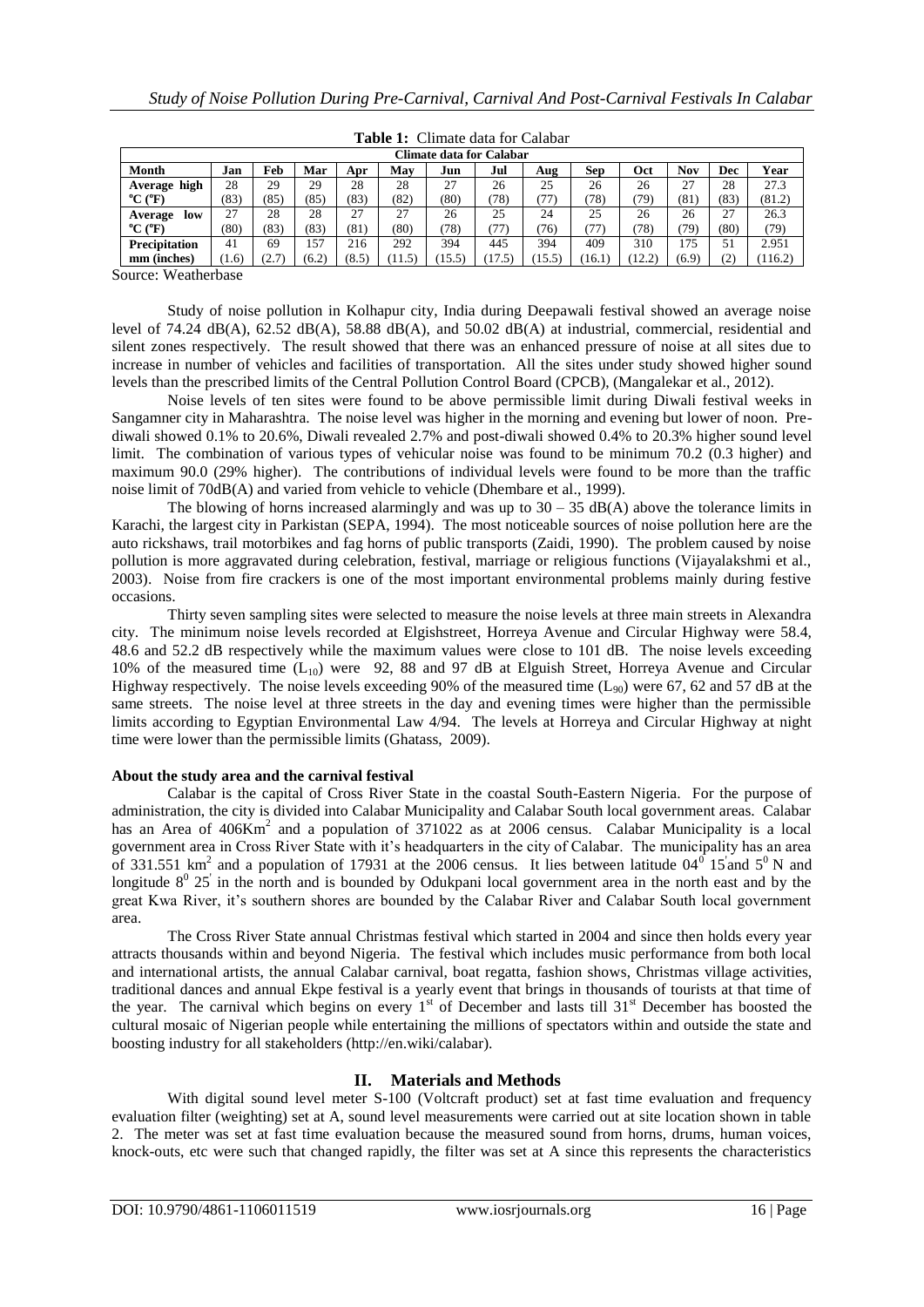curve of the human ear. Measurements were done with meter set at Hi – range which for this meter is 60 to 130 dB.

| S/N           | <b>LOCATIONS</b>                      | <b>CODES</b>       |
|---------------|---------------------------------------|--------------------|
|               | Eta Agbo by Goldie junction           | SITE <sub>1</sub>  |
| $\mathcal{D}$ | Eta Agbo by Akim road junction        | SITE <sub>2</sub>  |
| $\mathcal{R}$ | Akim Road by Marian road junction     | SITE <sub>3</sub>  |
|               | Effio-ette junction                   | SITE <sub>4</sub>  |
| 5             | MCC by Calabar road junction          | SITE <sub>5</sub>  |
| 6             | Stadium (Calabar road)                | SITE <sub>6</sub>  |
|               | Mary Slessor by Calabar road junction | SITE <sub>7</sub>  |
| 8             | Mary Slessor by Marian road junction  | SITE 8             |
| $\mathbf Q$   | Watt Market roundabout                | SITE <sub>9</sub>  |
| 10            | <b>Cultural Centre</b>                | SITE <sub>10</sub> |

**Table 2:** Measurement locations and codes

The meter was hand held at 1.3 to 1.5m above the ground level and at a distance of 6m away from the road side. Sound level measurements were carried out for ten (10) days at intervals of two (2) day in a month in ten (10) different locations during the Pre-carnival (November, 2011), Carnival (December, 2011) and Postcarnival (January, 2012) periods.

These measurement were made between the hours 7.00am to 8.00am when people were busy going to work and carrying their children to school, 1.00pm to 2.00pm when the children were back from school and parents going on break and 7.30pm to 8.30pm when people were out to the city for relaxation, these were all busy hours. The measurement days in December included the day the carnival train sailed round the city, this is always accompanied by competing carnival bands operating at full blast on top of moving trucks round the city and followed by mammoth crowd all chanting and dancing. People with different types of cars and with different types of motocycles form part of the moving carnival train. The five competing bands this time were seagull, Passion 4, Master Blaster, Bayside and Freedom bands. Apart from this day, noise measured were mostly from road traffic.

## **III. Results**

#### **Discussion of Results**

The study of noise levels in Calabar municipality during pre-carnival, carnival and post-carnival periods was aimed at comparing the noise levels during these periods and to find out whether the noise levels are within the recommended standards. The Calabar carnival is the greatest festive period of the year that attracts many from far and near thereby increasing human activities in the Municipality during the period. Ten sites were selected for the measurements as shown in table 3.

It is observed that noise level of 87.1  $dB(A)$  in the evening hours at the stadium (site 6) was the highest during the pre-carnival period as compared to 87.5 dB(A) obtained at Mary Slessor by Marian road junction (site 8) in the evening of the post-carnival period. Though this is slightly higher than that of the pre-carnival, the difference is not significant, these are all non festive periods. These two levels when compared to the highest noise level of 102.2 dB(A) obtained at Effiotte junction (site 4) during the carnival period really shows that there is a high increase in noise levels in the Municipality during this festive period. To further confirm this, one can see that the noise levels at each site and at the same measurement hours are higher during carnival periods than during pre and post-carnival periods.

This is in line with the findings of Mangalekar et al., (2012) in the study of noise pollution in Kolhapur city, India during Deepawali festival. This can be attributed to increase in human activities such as drumming, trumpeting and throwing of knock outs and shouting, increase in number of vehicle and facilities of transportation etc. During this period a lot of tourists visit the Municipality thereby increasing the population and vehicular movements. People are compelled to stay out-doors to witness the different activities that take place as compared to the non festive period.

The lowest noise levels were in the afternoons when comparing these three investigating periods, 70.7  $dB(A)$  at site 6 in pre-carnival, 77.4  $dB(A)$  at site 10 in carnival and 70.5  $dB(A)$  at site 6 at post-carnival. The number of vehicular and other human activities during the day time reduced tremendously because parents retire to their offices for the days work after having dropped their children in school. Again transporters and many others get tired and retire home for relaxation in preparation for the evening outing. Figure 1 shows that the average noise levels in the Municipality during the carnival period was higher during pre and post carnival. Average noise levels of 94.9 dB(A) in the morning, 84.0 dB(A) in the afternoon and 96.1 dB(A) in the evening were for the carnival period while 80.8, 75.9 and 83.1 dB(A), 80.7, 75.7 and 82.1 dB(A) were average levels for morning afternoon and evening of pre and post carnivals respectively.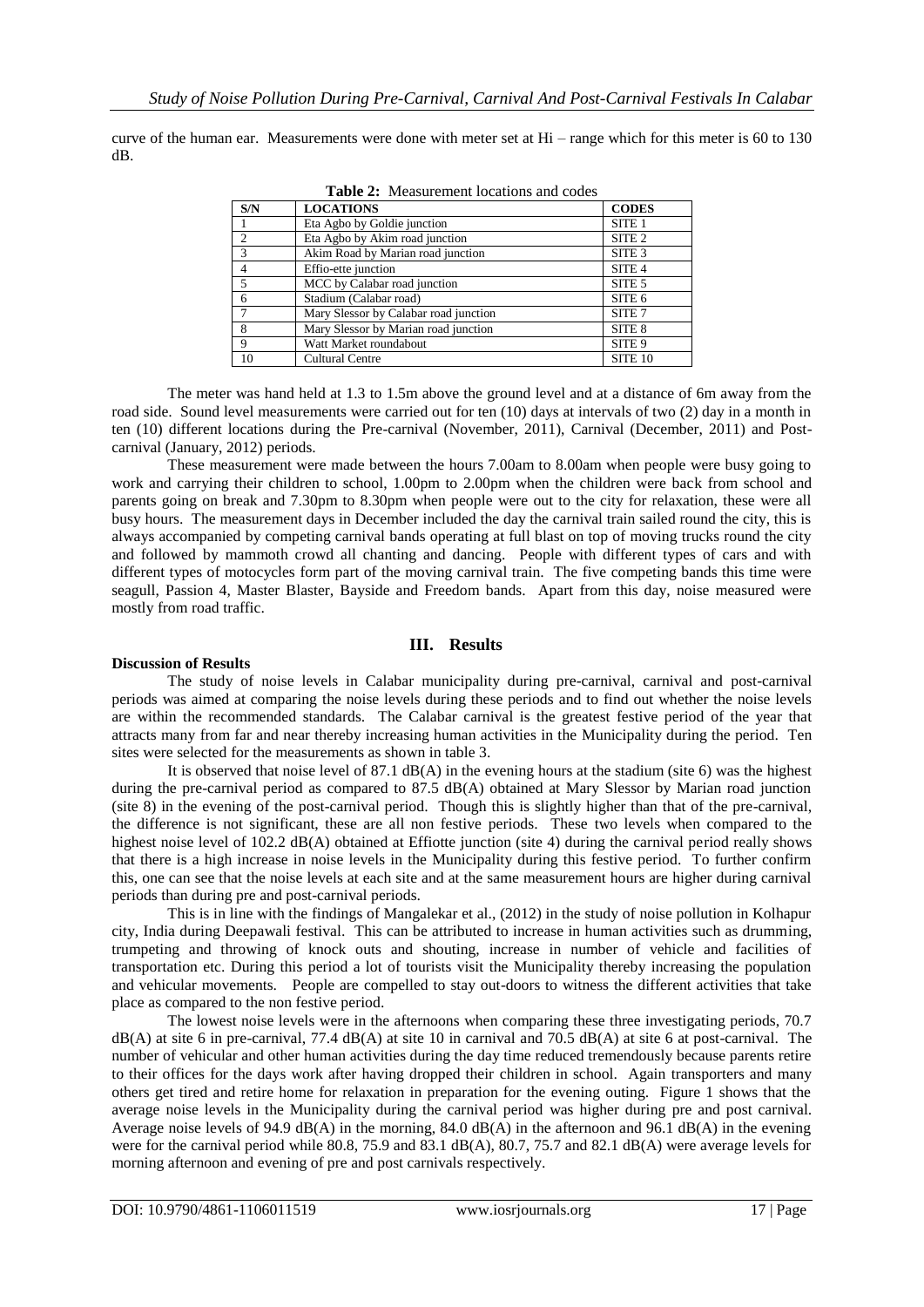Though the festive period is time of merriment and income is being generated through foreign exchange from tourists, how healthy is the noise generated during this period to the well being of the people? In Nigeria, noise regulations usually specify a minimum out-door noise level of 60 to 65 dB(A) (Agbo et. al., 2012). Noise levels during the carnival period far exceed the maximum outdoor permissible level (Table 3).

Vidyasagar and Rao (2006) observed that noise has adverse effects on citizens, auditory disorders are on the rise among city dwellers and considered noise as a major threat to human wellbeing. It has been scientifically proven that noise more than 85 dB(A) can cause hearing impairment (Ogbo, 2012). The multidimensional concept of quality of life which include aspects of emotional, functional, physical, mental and social well being as perceived by individuals offer wide possibility to look at health related outcome of noise (Akpan et al., 2012).

Health includes physical, psychological and social well being of an individual (WHO, 2011).

| <b>EQUIC 3.</b> TOISE ICYCIS III UD $(A)$ |                    |                            |                  |         |                        |                  |         |                             |                  |         |
|-------------------------------------------|--------------------|----------------------------|------------------|---------|------------------------|------------------|---------|-----------------------------|------------------|---------|
| S/N                                       | <b>Measurement</b> | <b>Pre-carnival Period</b> |                  |         | <b>Carnival Period</b> |                  |         | <b>Post-carnival Period</b> |                  |         |
|                                           | Locations          |                            |                  |         |                        |                  |         |                             |                  |         |
|                                           |                    | Morning                    | <b>Afternoon</b> | Evening | Morning                | <b>Afternoon</b> | Evening | Morning                     | <b>Afternoon</b> | Evening |
|                                           | Site 1             | 84.2                       | 80.3             | 84.9    | 92.3                   | 87.6             | 95.4    | 85.2                        | 81.2             | 83.5    |
| 2                                         | Site 2             | 82.5                       | 75.9             | 86.1    | 94.1                   | 85.2             | 96.8    | 77.5                        | 76.4             | 81.6    |
| 3                                         | Site 3             | 77.4                       | 72.7             | 78.3    | 96.5                   | 81.5             | 95.6    | 76.9                        | 72.5             | 76.5    |
| 4                                         | Site 4             | 84.5                       | 81.5             | 83.2    | 96.2                   | 90.2             | 102.2   | 85.5                        | 80.1             | 86.6    |
| 5.                                        | Site 5             | 80.1                       | 77.2             | 85.1    | 92.6                   | 89.5             | 98.5    | 84.1                        | 76.1             | 83.2    |
| 6                                         | Site 6             | 83.5                       | 70.7             | 97.1    | 94.5                   | 79.6             | 89.8    | 77.2                        | 70.5             | 79.9    |
|                                           | Site 7             | 80.0                       | 73.2             | 83.5    | 98.1                   | 81.8             | 97.6    | 74.5                        | 71.2             | 78.2    |
| 8                                         | Site 8             | 81.5                       | 82.6             | 85.2    | 95.5                   | 87.1             | 96.5    | 86.9                        | 80.5             | 87.5    |
| 9                                         | Site 9             | 75.9                       | 74.1             | 77.8    | 97.2                   | 80.1             | 99.1    | 79.1                        | 72.8             | 79.8    |
| 10                                        | Site 10            | 78.5                       | 71.2             | 80.1    | 92.4                   | 77.4             | 89.4    | 80.5                        | 75.4             | 81.6    |





The organisers of this yearly carnival in Calabar municipality should not therefore look at merriment and income generation only but should also look at the damaging effects of the noise on the citizenry after the festival who may be ignorant of this problem.

## **IV. Conclusion**

Study of noise pollution during pre-carnival, carnival and post-carnival festival in Calabar municipality has been investigated. This study has shown that the noise level in the municipality during the carnival period is higher than the pre and post-carnival periods and far exceed the recommended 60 to 65 dB(A) permissible outdoor noise level. Though this is a time of merriment and income generation, the people stand the risk of endangering their health physically, psychologically and socially due to excessive noise.

#### **V. Recommendation**

The organisers of this festival are therefore advised not to look at the merriment and income generation aspect of this festival only but should also consider the damaging effect of noise generated during this period on the well being of the people which includes hearing loss. Alternative ways of organising the festival without excessive noise in the municipality should be sought for.